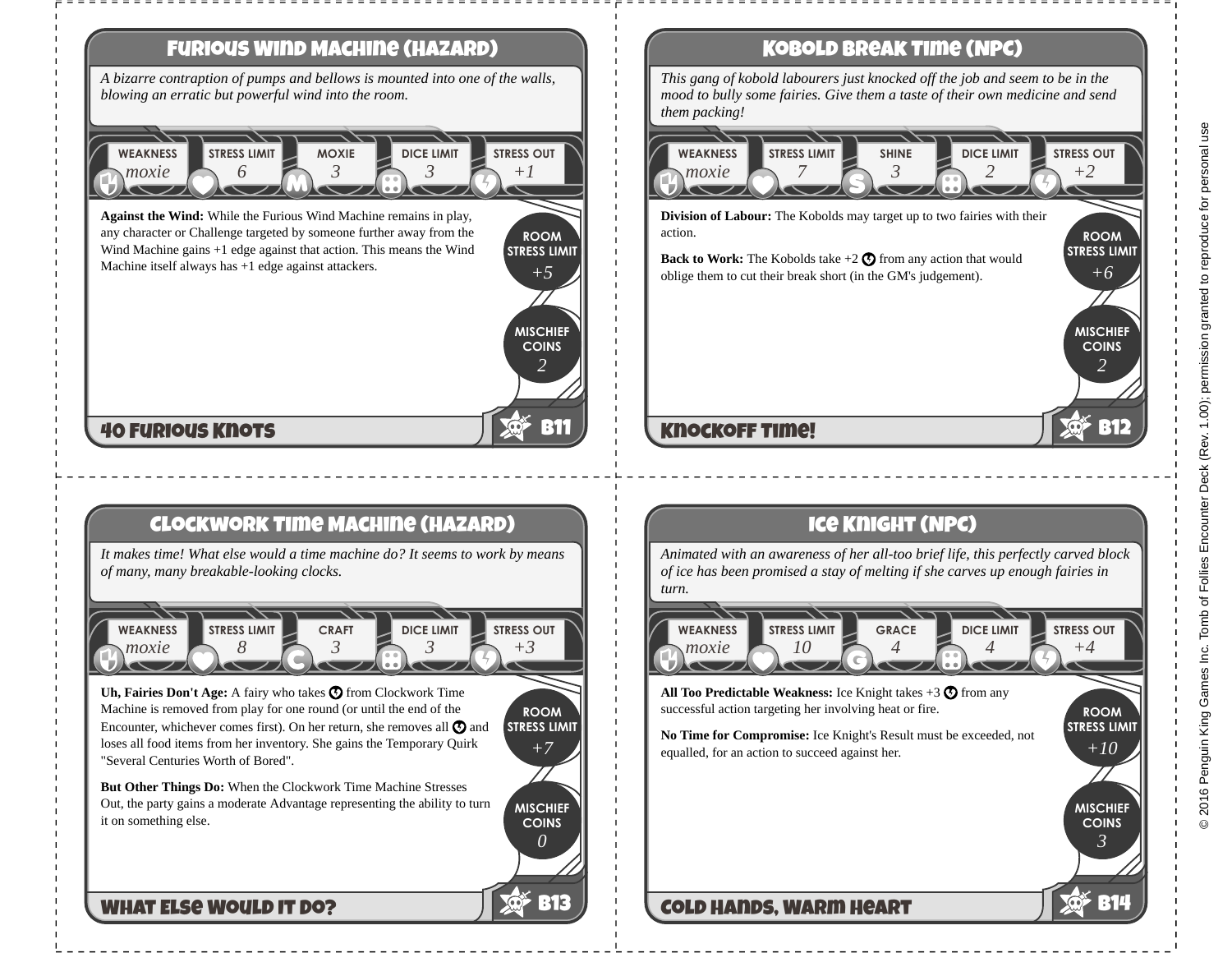

# **Fowsio Juniper, Goblin Wrestler (BOSS)**

*This masked goblin joined Acacia's cause after being defeated in the Ring of Honour. Acacia promised her worthy foes, and now here you are! She looks set to express her joy with crushing grapples.*

### *moxie* **WEAKNESS** *20* **STRESS LIMIT** *5* **MOXIE** *5* **DICE LIMIT** *+6* **STRESS OUT**

**Goblin Flexibility:** Fowsio can target up to three fairies. Any fairy she inflicts  $\odot$  on gains the Temporary Quirk "Grappled!". Whenever Fowsio takes  $\odot$ , any fairy with the "Grappled!" Quirk takes 2  $\odot$ .

**Tag Out:** Fowsio can redirect up to two actions targeting other Challenges to herself. She suffers  $-2$   $\bigcirc$  from those actions if they succeed.

**Sanctity of the Mask:** Fowsio has +2 edge versus any effect that would remove or damage her mask, but instantly Stresses Out if such an action is successful.

# **Search for the Strongest**

**Bard Talent Scout (NPC)**

*One of Acacia's cronies has scrounged up a bard costume and had a change of heart. Now she's looking to advance her career by telling the tales of heroes rather than serving as cannon fodder for a villain.*

*grace* **WEAKNESS** *7* **STRESS LIMIT** *3* **FOCUS** *4* **DICE LIMIT** *+1* **STRESS OUT**

**STRESS LIMIT She Smells Money on You:** The Bard chooses one fairy at the start of the also Stress Out.

**Worst Ballad Ever:** When the Bard inflicts  $\Omega$ , she inflicts a bonus  $+3$   $\odot$  and the Temporary Quirk "Humiliated and Harrowed" if her target can hear her.

# **Perseverance Substitutes for Talent**

**ROOM STRESS LIMIT**

*+15*

**MISCHIEF COINS**

*6*

**B16**

**MISCHIEF COINS**

*2*

*+5*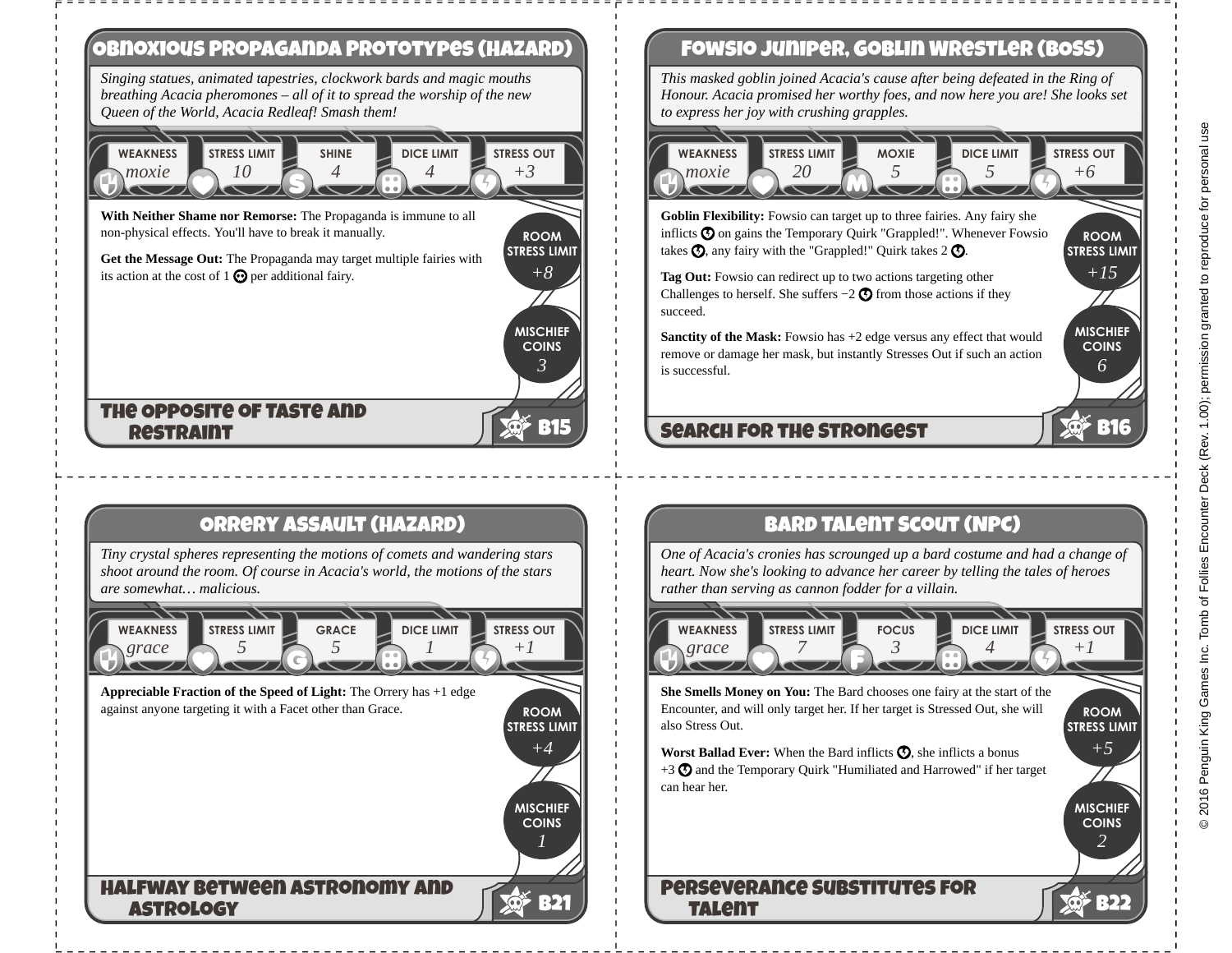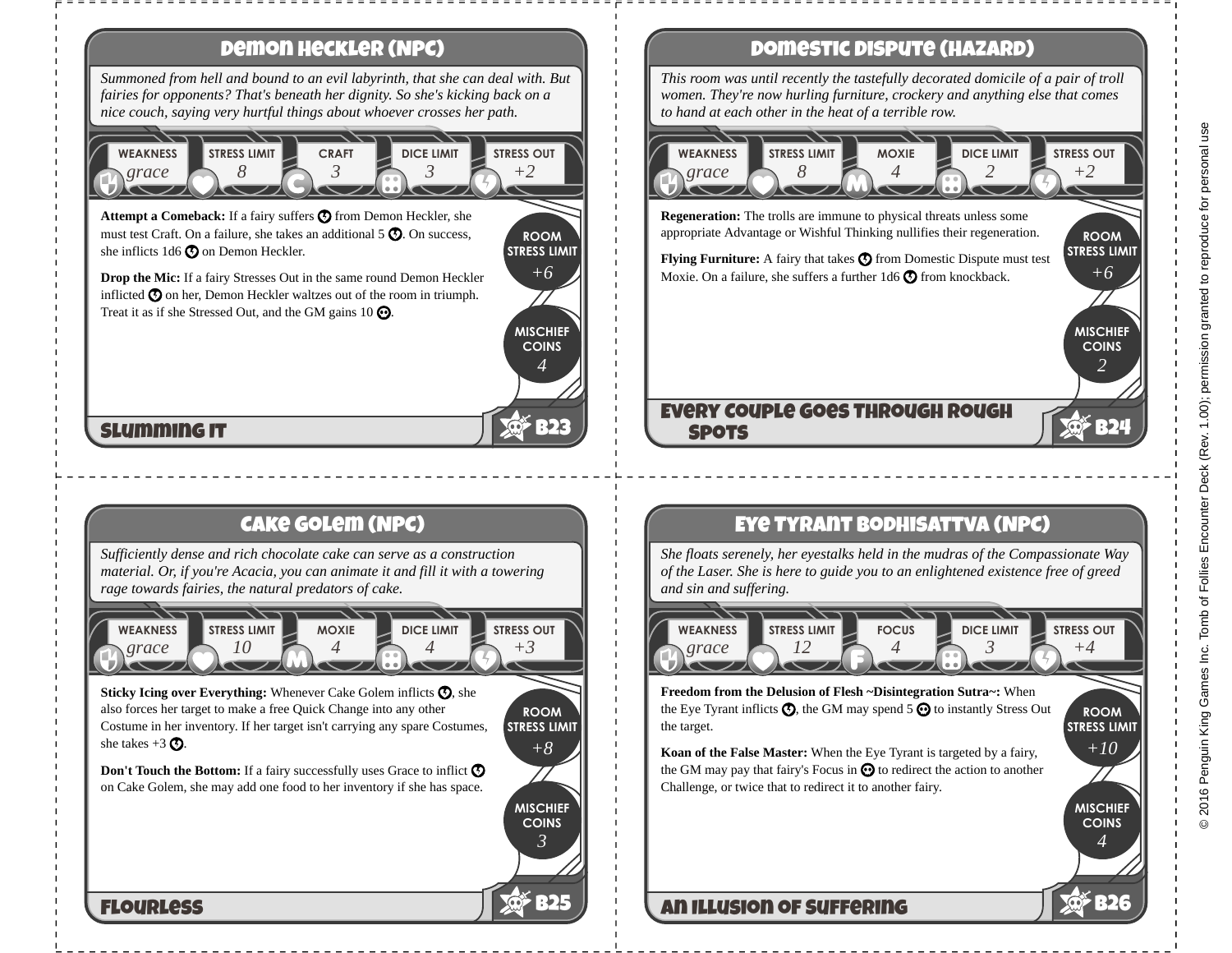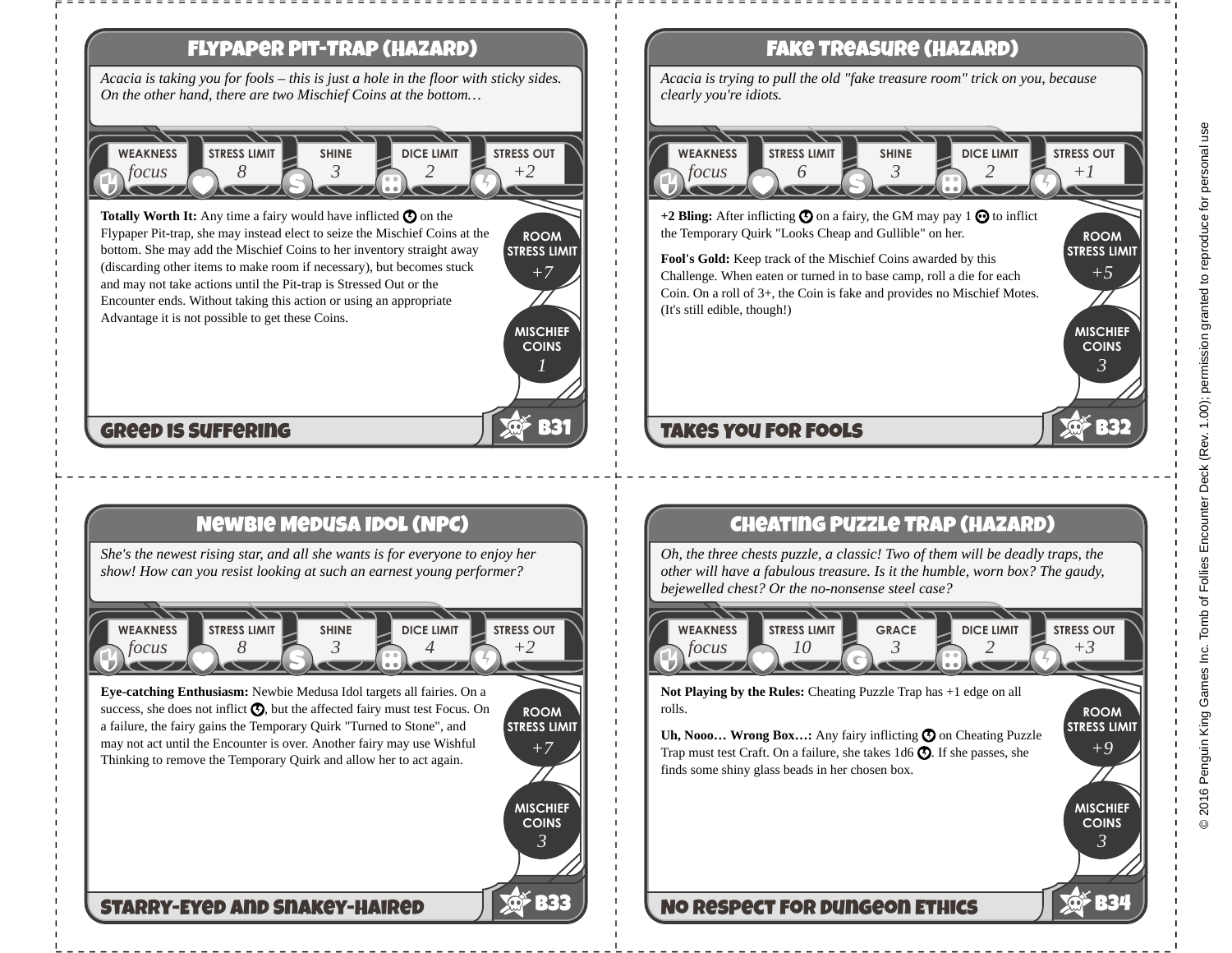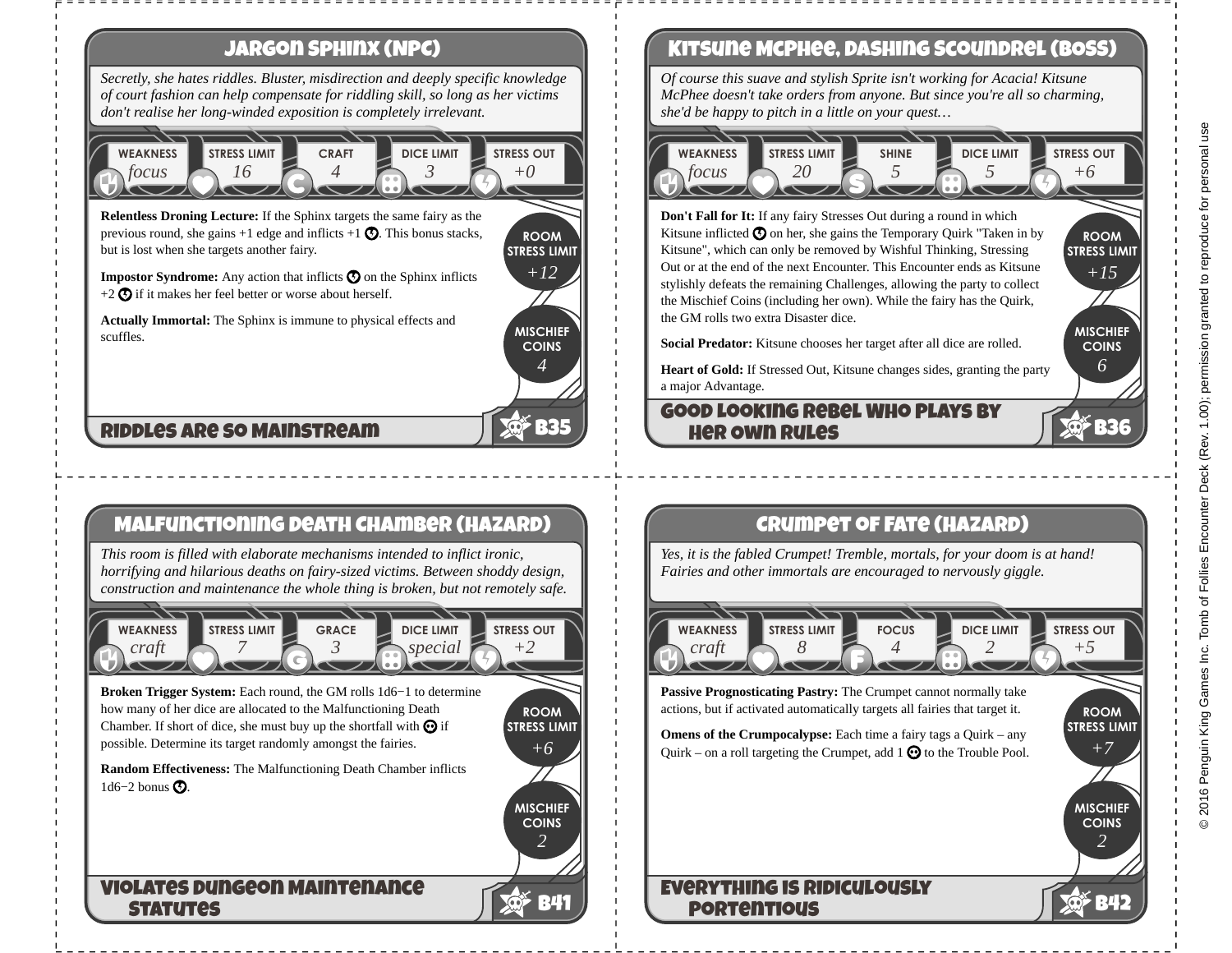# **Tower of Hanoi (Hazard)**

*Sure, Acacia's dressed it up as moving around the tiers of a gigantic cake whose eldritch icing is layered with frosted runes of great portent, but you can tell. Classic puzzle as filler busywork.*

### *craft* **WEAKNESS** *10* **STRESS LIMIT** *4* **FOCUS** *3* **DICE LIMIT** *+3* **STRESS OUT**

**"Player Skill":** Any player with access to a Tower of Hanoi puzzle (physical, smartphone app, or having just the right savegame in some CRPGs) may elect to complete the puzzle in lieu of participating in the Encounter. Her fairy does not take actions. If she completes it before the end of the Encounter, the Encounter immediately Stresses Out and the party wins.

**MISCHIEF COINS** *+10 3*

**B43**

**ROOM STRESS LIMIT**

*+10*

**MISCHIEF COINS**

*2*

**B45**

**ROOM STRESS LIMIT**

# **Seen This Before**

## **Unfinished Trap (Hazard)**

*There's springs, cogs, blades and tools just lying around everywhere. The poison is still in its bottle, the tripwire is all coiled up, the decorative gargoyles are still in their boxes. It's an insult!*



**Utterly Infuriating:** Unfinished Trap always targets the fairy with the highest Craft (GM's choice on a tie). It has +2 edge on attacks against her, and inflicts  $+3\Omega$ . This edge doesn't apply if Unfinished Trap somehow ends up being targeted by the fairy with the highest Craft while it's not targeting her (e.g., on a turn where the GM hasn't allocated it any dice).

**Job's Done!:** When Unfinished Trap Stresses Out, the party may choose one other Challenge, which takes 10  $\odot$ .

### **Unprofessional**

## **Treant Procedural Problem (NPC)**

*These treants haven't decided whether they're on Acacia's side or not, and are engaged in a long, difficult discussion about the procedure for making that decision. They are so amazingly boring, you have no idea.*

### *craft* **WEAKNESS** *10* **STRESS LIMIT** *4* **FOCUS** *4* **DICE LIMIT** *+3* **STRESS OUT**

**Parkinson's Law:** The Treants suffer −1 **①** from all threats for each fairy that targets them during that round.

**The Peter Principle:** If a fairy successfully inflicts  $\mathbf{\Omega}$  on the Treants with her action, she gains the Temporary Quirk "Senior Fairy" and may not use the same Facet against them for the rest of the Encounter.

# **The Red Tape of Autumn**

## **Minotaur Saleswoman (NPC)**

*No, she doesn't live here, and frankly it's a little culturally insensitive that you assumed she did. But since you're all stuck here anyway, why not conduct some business for mutual benefit?*

*craft* **WEAKNESS** *16* **STRESS LIMIT** *4* **GRACE** *4* **DICE LIMIT** *+5* **STRESS OUT**

**Dungeon Time Special:** If the Minotaur Saleswoman inflicts  $\boldsymbol{\Theta}$  on a fairy, she must buy at least one item the party can afford. She sells food for 3  $\bigcirc$ , a randomly drawn Costume for 6  $\bigcirc$ , or Mischief Coins for  $9 \, \text{C}$ .

**Post-purchase Rationalisation:** Minotaur Saleswoman has +2 edge on defence against any fairy she has sold an item to.

**Here to Do Business:** After an Encounter that included Minotaur Saleswoman, if she is still present and conscious, she will sell her goods to any willing fairy at the prices above.

### **If They Need it, it's Immoral Not to Sell it to Them**

**ROOM STRESS LIMIT**

*+11*

**MISCHIEF COINS**

*3*

**B44**

**ROOM STRESS LIMIT**

*+14*

**MISCHIEF COINS**

*4*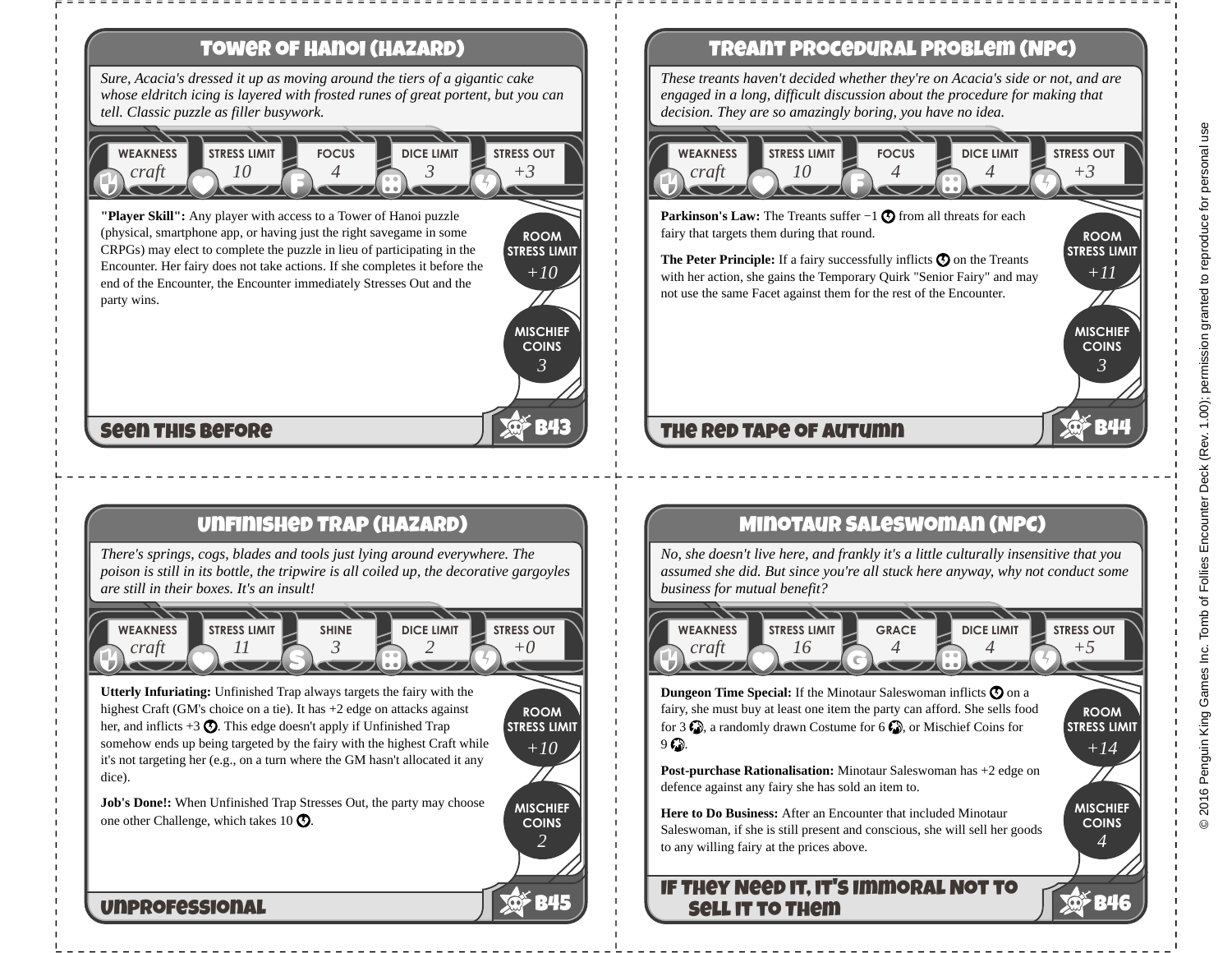

# **Lost Imp Familiar (NPC)**

*Someone evil but lazy (i.e., Acacia) summoned her here but didn't bother finishing the contract. Now she's far from home, jobless, and kind of clingy on anyone who looks like they have work going.*

### *shine* **WEAKNESS** *7* **STRESS LIMIT** *3* **FOCUS** *2* **DICE LIMIT** *+1* **STRESS OUT**

**You Look like You Need a Familiar:** Lost Imp always targets the fairy that in the GM's opinion looks most like a sorceress (e.g., Witch's Hat, Robe & Wizard Hat). In any round that the Lost Imp targets a fairy, she takes an automatic 3  $\odot$  from having an imp in her personal space, but takes  $-2$  **۞** from any source other than Lost Imp.

**I'M USEFUL:** If Lost Imp's Weakness to Shine is exploited at any point in the Encounter, the party gains her as a minor Advantage after the Encounter ends, even if the Imp Stressed Out.

# **Gotta Hustle For Work**

# **Adoring Fangirls (NPC)**

*A bored and numerous coterie of fairies decides to adopt the party as their heroes. Splitting into factions, each group Quick Changes to cosplay their favoured party member and fawn over her.*



**Cosplay Synergy:** While Adoring Fangirls remain in play, fairies gain 2 dice instead of 1 for using a Costume Quirk, but lose 2 dice if the GM uses one of their Costume Quirks against them.

**Flattery Gets You Everywhere:** While Adoring Fangirls remain in play, the fairy with the highest Shine (or multiple fairies, if tied) has +1 edge on all rolls but grants  $2 \odot$  to the GM for each 6 she rolls.

# **Fickle Affections**

**ROOM STRESS LIMIT** 

*+5*

**MISCHIEF COINS**

*1*

**B52**

**ROOM STRESS LIMIT**

*+6*

**MISCHIEF COINS**

*2*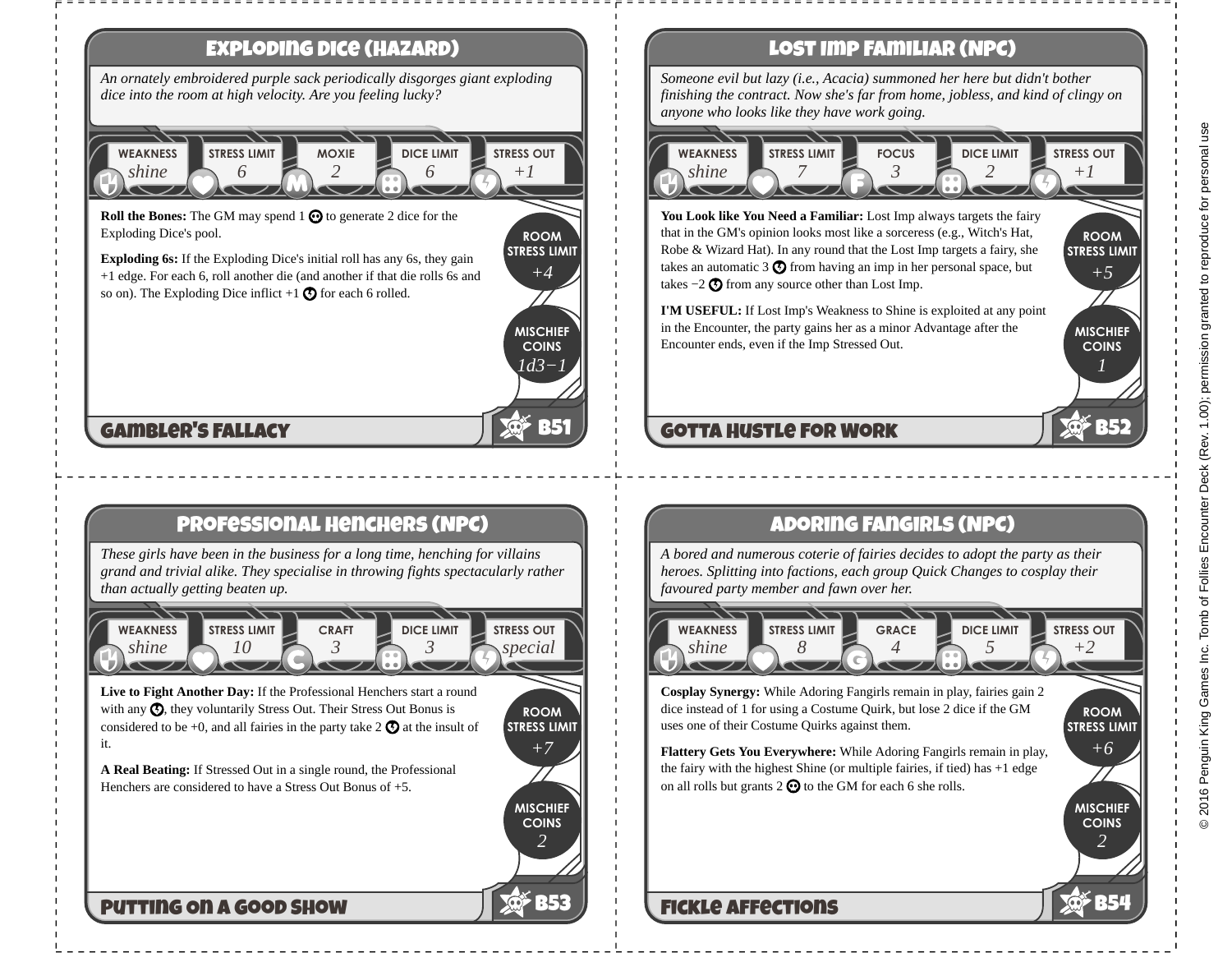

# **Costume Vending Machine (Hazard)**

*A clockwork device displays a highly desirable Costume behind unbreakable glass. It has a slot just the right size to insert a Mischief Coin. Acacia thinks she can coerce you into giving up hard-earned loot!*



**Fabulous Prize:** The GM should take an unused Costume to serve as the prize, preferring a Costume the party was forced to discard and were sorry to lose. When the Vending Machine Stresses Out, the Costume can be picked up as if it were a Mischief Coin. If the Encounter ends without the machine Stressing Out, it discards the Costume.

**ROOM STRESS LIMIT** *+5*

> **MISCHIEF COINS**

> > *0*

**B61**

**Insert Coin** *(Weakness)***:** Instead of taking an action, a fairy may discard a Mischief Coin from her inventory to instantly Stress Out the Vending Machine, as if she'd rolled a Result high enough to deal all remaining  $\mathcal{O}$ .

## **Convenient but Questionable**

# **Compulsory Swashbuckling (Hazard)**

*This room somehow includes a ship riding a storm, an elegant palace with chandeliers and spiralling staircases, and a collapsing ancient temple. Recoiling cannons, sudden alligators, and faceless mooks abound.*

### *shine* **WEAKNESS** *12* **STRESS LIMIT** *4* **MOXIE** *3* **DICE LIMIT** *+4* **STRESS OUT**

**All-encompassing Genre Shift:** Compulsory Swashbuckling's actions target all fairies. Compulsory Swashbuckling inflicts an extra (5 − target's Shine)  $\Omega$ .

**So Dashing, So Romantic:** Whenever Compuslory Swashbuckling inflicts  $\odot$  on a fairy, a fairy with higher Shine than the victim may cancel the  $\bigcirc$  by paying 1  $\bigcirc$  to automatically sweep her ally into her arms in a daring rescue.

### **Time for Derring-Do and Rapier Wit**

# **Partially Invisible Puzzle (Hazard)**

*Acacia is a jerk and makes many of the levers, statues, gems and runes necessary to solve this puzzle invisible at the last moment as the fairies near the room.*

*special* **WEAKNESS** *6* **STRESS LIMIT** *3* **CRAFT** *2* **DICE LIMIT** *+1* **STRESS OUT**

**Invisible Nonsense Everywhere:** At the end of each round, roll 1d6 for each fairy and Challenge in the Encounter. On a 1 or 2, they take  $2 \bigcirc$ .

**STRESS LIMIT Wait, Let Me Solve It:** A fairy targeting Invisible Puzzle may elect to carefully feel through the area with her hands to find the pieces. If so, she gains +1 edge and inflicts +2  $\odot$  this round, but all other Challenges have +1 edge against her.

# **Execution is Everything**

**ROOM STRESS LIMIT**

*+10*

**MISCHIEF COINS**

*4*

**B56**

**ROOM**

*+6*

**MISCHIEF COINS**

*1*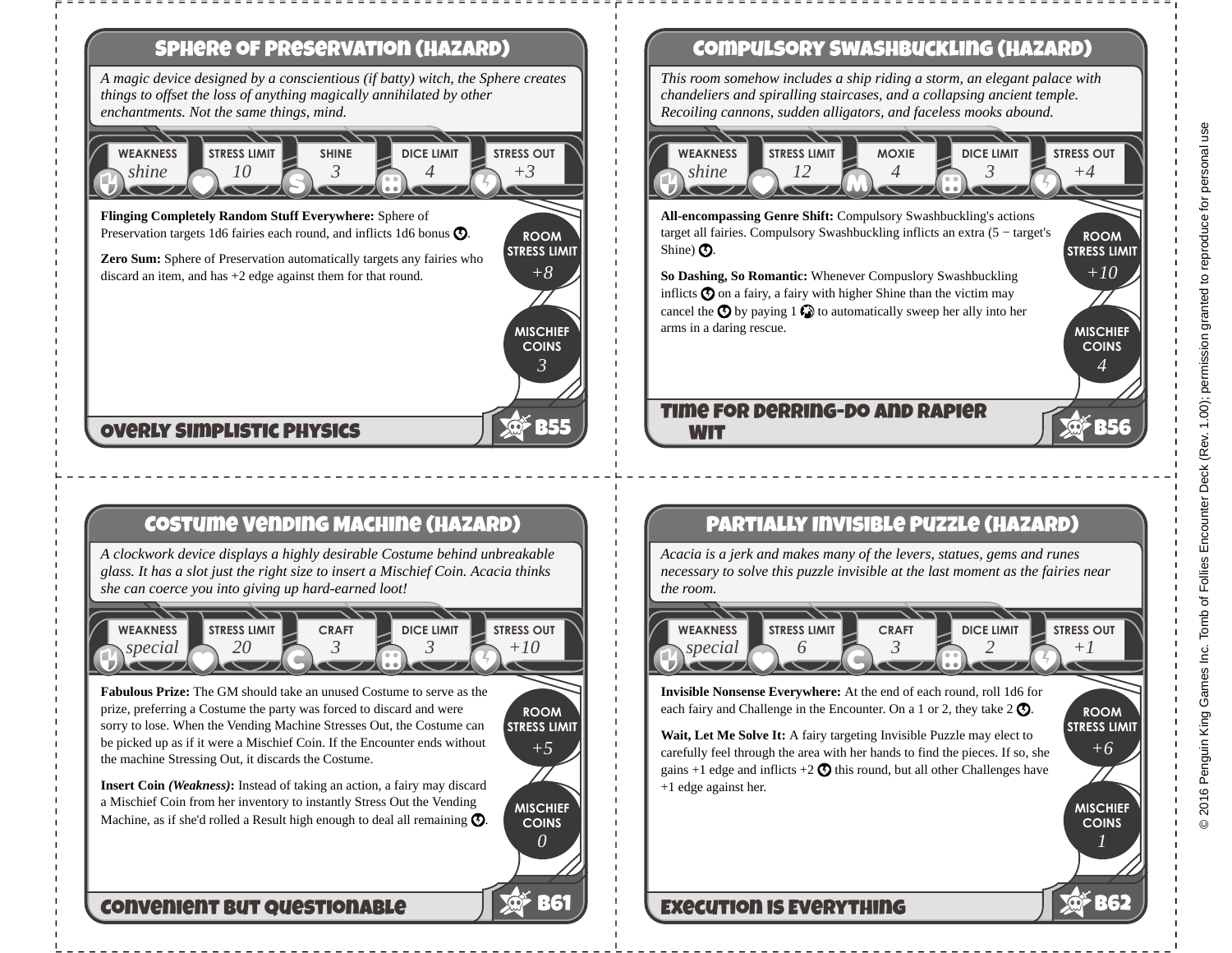

# **Redundant Genie (NPC)**

*In typical economic conditions, Genie is a lucrative career, but with Acacia unlocking enough Mischief Motes for unlimited wishes, this Djinn is just the first of her peers to experience joblessness and poverty.*



**ROOM STRESS LIMIT**

*+10*

**MISCHIEF COINS**

*4*

**B65** RG5

**Industry Veteran:** Redundant Genie inflicts  $+5\Omega$  if her target is not using Wishful Thinking this round.

**Demarcation Dispute:** Redundant Genie may directly oppose Wishful Thinking with her actions, and receives +1 edge in such contests. However, if she opposes a fairy's Wishful Thinking roll and loses or ties (after applying edge), she immediately Stresses Out.

**Disenfranchised Professional**

# **Sanity Vortex (Hazard)**

*A devouring vortex of predictability and quiet opens, as if in reaction to the sheer power of Acacia's wish. While theoretically bad for her, in practice you're right next to it and she isn't.*

### *special* **WEAKNESS** *20* **STRESS LIMIT** *5* **FOCUS** *1* **DICE LIMIT** *+5* **STRESS OUT**

**STRESS LIMIT Orderly Prosperity:** Sanity Vortex targets all fairies. Any fairy that takes  $\odot$  from Sanity Vortex gains the Temporary Quirk "Chains of an Ordinary Life". Until this Quirk is removed, their Costume is considered to be "Office Worker", with the Quirks "Clock-watching" and "Looking Busy".

**Inevitable Progress:** Sanity Vortex gains 1 Dice Limit and 1 free die for each fairy in the Office Worker Costume.

**Unsanctioned Levity** *(Weakness)***:** Sanity Vortex instantly Stresses Out if the fairies complete a Shenanigan during the Encounter.

# **Projected Growth**

# **Melody Pickles, Fairy Gourmand (BOSS)**

*Acacia was overjoyed to find a fit and strong Pixie willing to work for food. She severely underestimated how much food this would be in practice.*

*special* **WEAKNESS** *40* **STRESS LIMIT** *5* **APPETITE** *5* **DICE LIMIT** *+6* **STRESS OUT**

**STRESS LIMIT Appetite:** Melody uses a unique Facet, as the other five are inadequate to describe her relationship with food. If the party has no food items at the start of the Encounter, remove Melody and replace her with another Boss of the GM's choice.

**Eight Course Meal:** At the start of the round, any fairy may sacrifice a food item in her possession to inflict  $5\Omega$  on Melody.

**Relentless Gastronomy:** Melody always targets the fairy with the most food in her possession, gaining  $+1$  edge and inflicting  $+2$   $\odot$  for each food item. The fairy must discard all food items if she suffers any  $\mathcal{O}$ .

## **Infinite Fairy Metabolism**

**ROOM**

*+9*

**MISCHIEF COINS**

*3*

**B64**

**ROOM**

*+15*

**MISCHIEF COINS**

*6*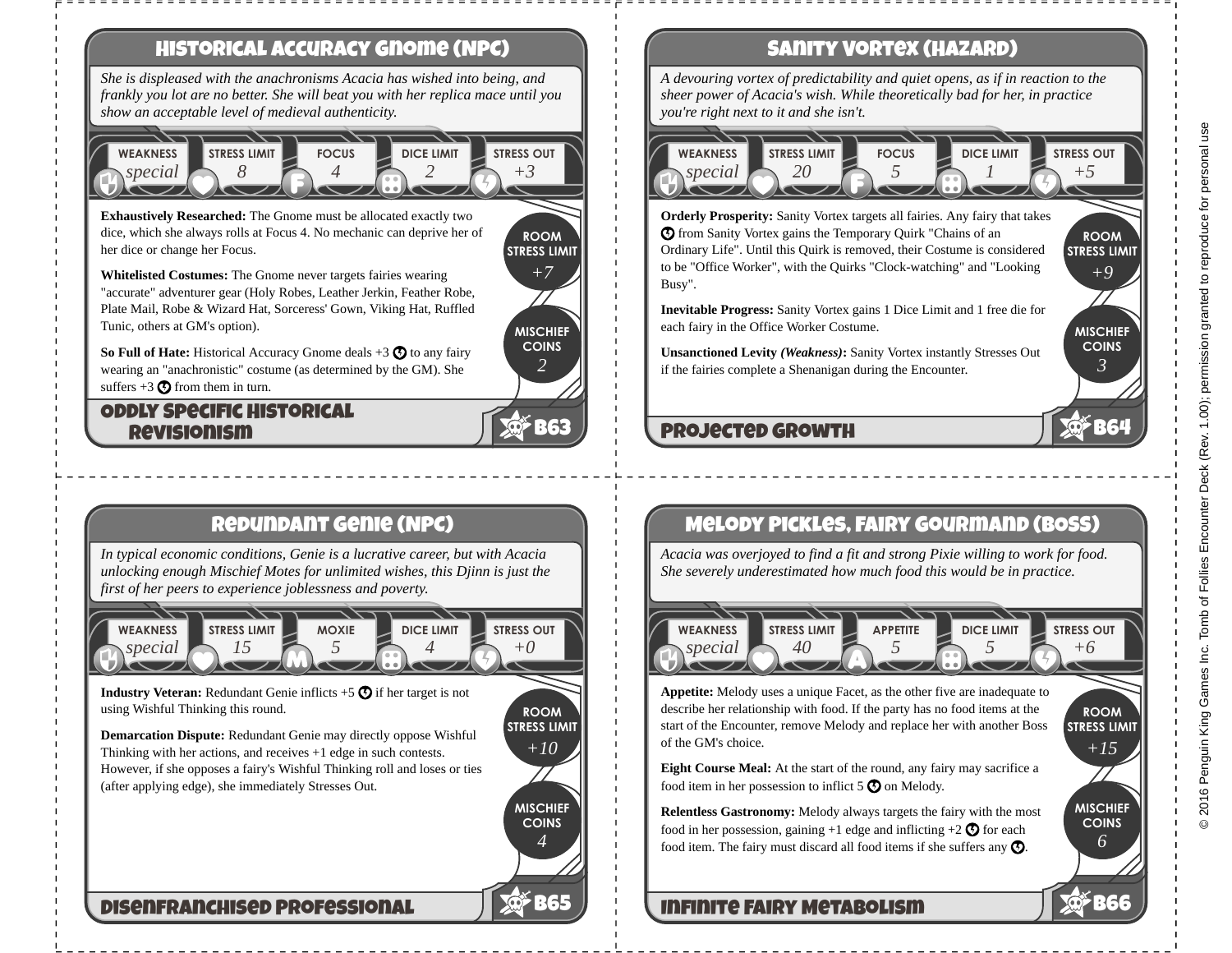

2016 Penguin King Games Inc. Tomb of Follies Encounter Deck (Rev. 1.00); permission granted to reproduce for personal use © 2016 Penguin King Games Inc. Tomb of Follies Encounter Deck (Rev. 1.00); permission granted to reproduce for personal use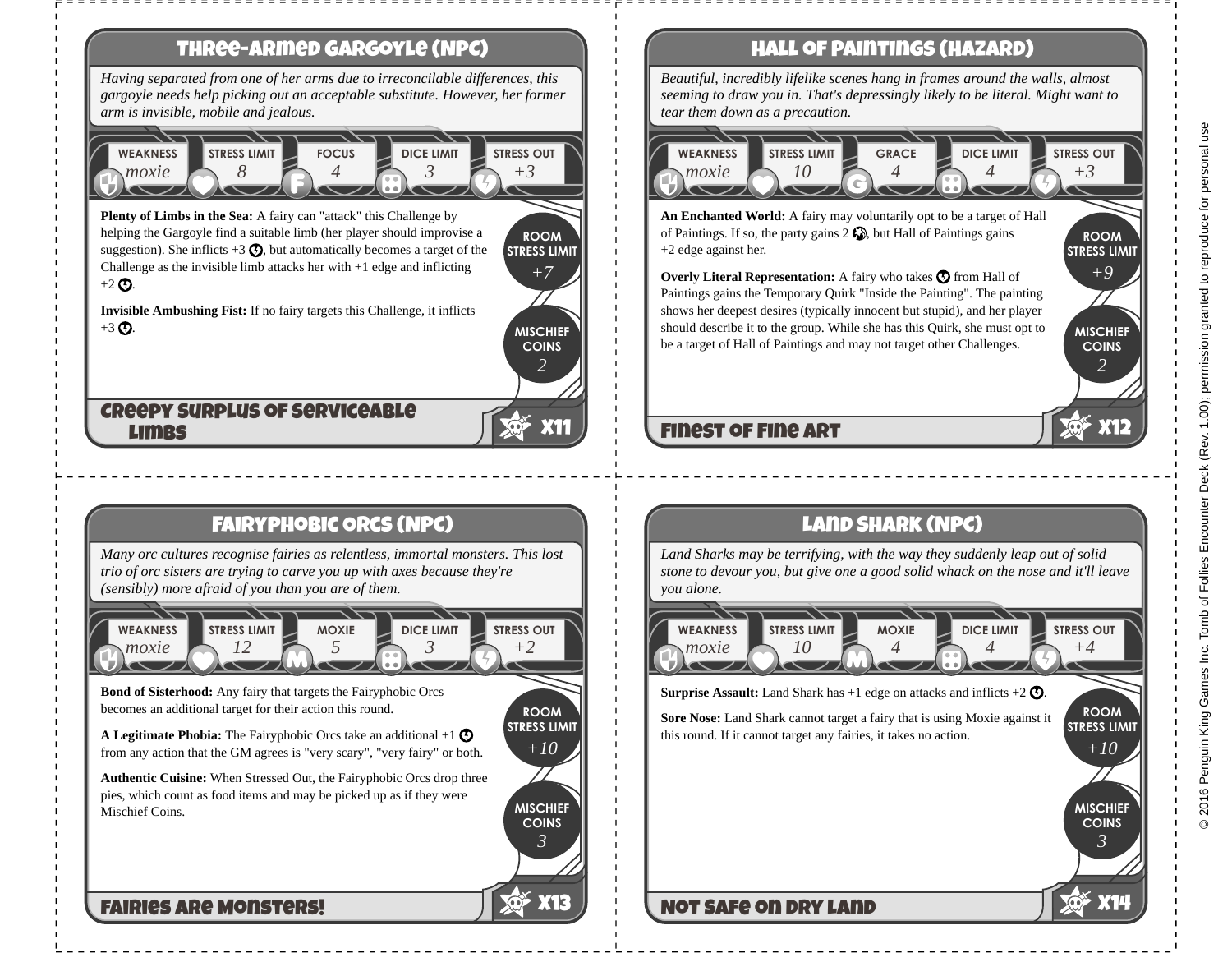

# **Drowning in Priceless Gems (Hazard)**

*The room is filling up with diamonds, rubies and sapphires, which in sufficient quantities turn out to be heavy and dangerous. It'll probably be okay if you smash them, worthless shiny rocks that they are.*

### *20* **STRESS LIMIT** *5* **SHINE** *4* **DICE LIMIT** *+5* **STRESS OUT**

**Seriously the Whole Room:** This Hazard targets everyone in the Encounter, including other Challenges.

**Filling Your Pockets:** Whenever this Hazard inflicts  $\mathbf{\odot}$  on a fairy, it puts a "gem" item into her inventory. This item may not be discarded until the Hazard is Stressed Out or the Encounter ends. If there is no space in her inventory, she must discard something to make room.

**Ruining the Wealth of Nations:** This Hazard takes  $+4$   $\odot$  from actions that exploit its Weakness rather than the usual +2.

# **Real Adventurers Would Love This**

# **Broken Staff of Portals (Hazard)**

*This irritating magic item continually makes portals to other parts of the room and falls through them itself. Careful timing is required to catch it.*



**STRESS LIMIT Humiliating Failure:** If a fairy targets Broken Staff of Portals but fails to inflict  $\mathcal{O}$ , she receives the Temporary Quirk "Failed at Portals".

**Hurtful Things:** Broken Staff of Portals inflicts +4  $\bullet$  whenever it inflicts  $\odot$  on a fairy with a Temporary Quirk (it says something mean

# 2016 Penguin King Games Inc. Tomb of Follies Encounter Deck (Rev. 1.00); permission granted to reproduce for personal use © 2016 Penguin King Games Inc. Tomb of Follies Encounter Deck (Rev. 1.00); permission granted to reproduce for personal use

**ROOM STRESS LIMIT**

*+15*

**MISCHIEF COINS**

*6*

**X16**

**ROOM**

*+8*

**MISCHIEF COINS**

*3*

**X22**

# **Malfunctioning Malice**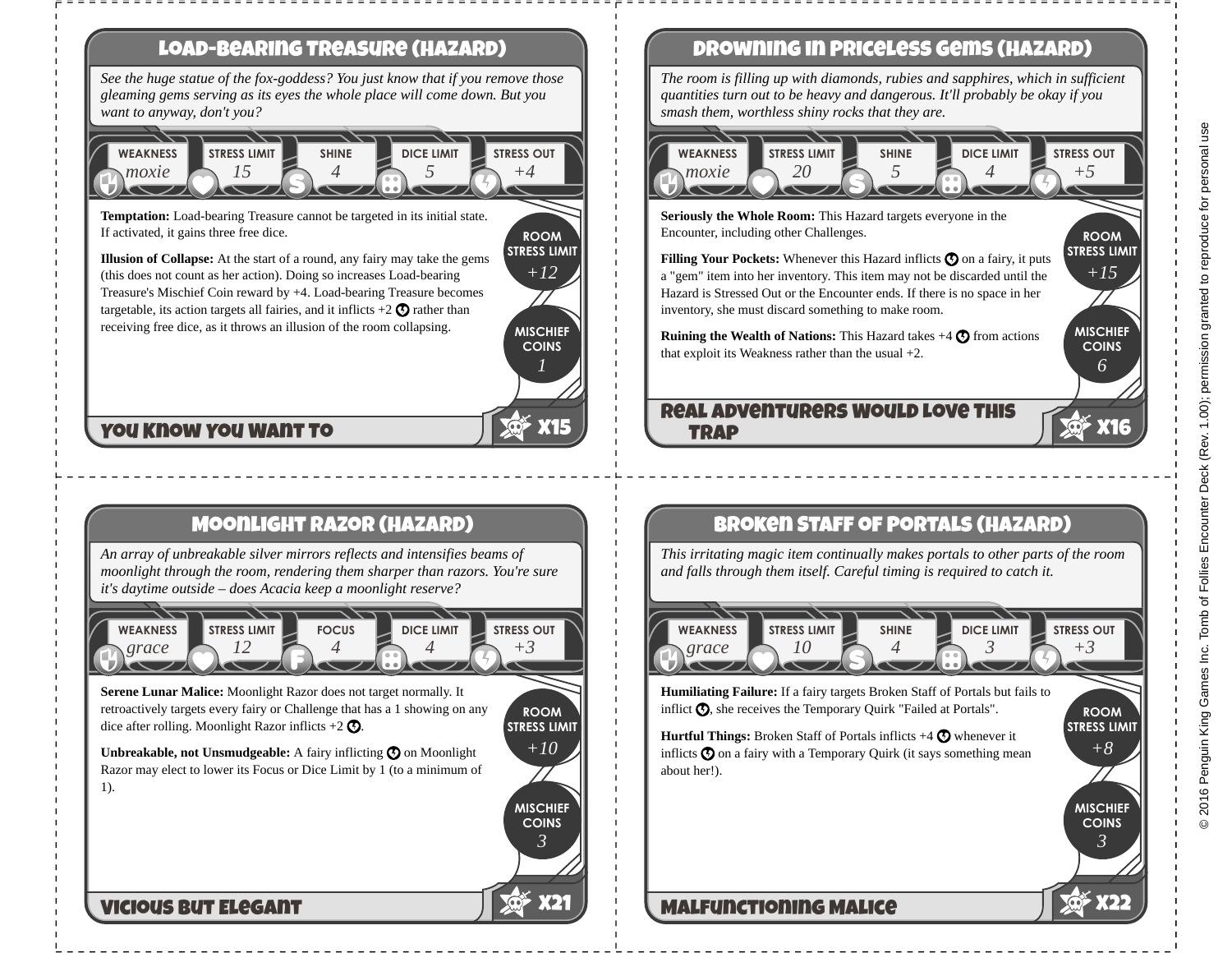

# **Acacia's Spare Grand Ball (Hazard)**

*Because she might feel like attending a ball at any time! The dancers are various fangirls and prisoners, obliged to continue the elegant festivities until they collapse.*



**Elegance Is Paramount:** While the Grand Ball is in play, before declaring her action each fairy must test Grace. Failure inflicts  $5 \bigcirc$  and the Temporary Quirk "Two Left Feet".

**ROOM STRESS LIMIT** *+15*

> **MISCHIEF COINS**

> > *5*

**X25**

**Endless Waltz:** At the end of each round, if the Grand Ball has not been Stressed Out, it inflicts  $3\Omega$  on all fairies and any other Challenges in the Encounter.

**She Could Arrive at Any Moment!**

# **Eyepatch Cyclops (NPC)**

*Inflicting a cursed eyepatch on anyone is poor form, but to do it to a cyclops is just not cricket. Understandably, she's very upset and flailing about randomly.*

### *grace* **WEAKNESS** *14* **STRESS LIMIT** *5* **MOXIE** *1* **DICE LIMIT** *+4* **STRESS OUT**

**Long Reach:** Any fairy with a die showing the same face as Eyepatch Cyclops' die after rolling becomes an additional target of her action.

Furious Strength: Eyepatch Cyclops inflicts double  $\odot$ .

**Cursed Eyepatch:** The eyepatch cannot be removed. The Eyepatch Cyclops is immune to any action or effect that would require her to see something, but takes  $+2$   $\odot$  from any action or effect that the GM agrees exploits her blindness.

### **What Sort of Monster Would Do This?**

# **Buniq the Terrible, Harlequin (BOSS)**

*Something has happened to this Fairy in Acacia's dungeon, and her eyes gleam with a cruel insight ill-suited to her cheerful appearance. Maybe you can help by Stressing her Out of that overpowered Fool's Motley?*

*grace* **WEAKNESS** *20* **STRESS LIMIT** *5* **FOCUS** *5* **DICE LIMIT** *+6* **STRESS OUT**

**Deft Riposte:** Any action targeting Buniq that misses her instead automatically hits a fairy of the GM's choice.

**Japesome Mockery:** Buniq may target up to two fairies per round. She inflicts  $+5\Omega$ ; if the GM can come up with a rhyming couplet about the two targets, she may opt to inflict  $+1d6+2$  **O** instead.

**Joke's on Her:** If in any round Buniq fails to inflict any  $\mathbf{\odot}$  directly or via Deft Riposte, she suffers 10  $\Omega$ .

## **The Fool is the Wisest Woman in the Room**

**ROOM STRESS LIMIT**

*+10*

**MISCHIEF COINS**

*4*

**X24**

**ROOM STRESS LIMIT**

*+15*

**MISCHIEF COINS**

*6*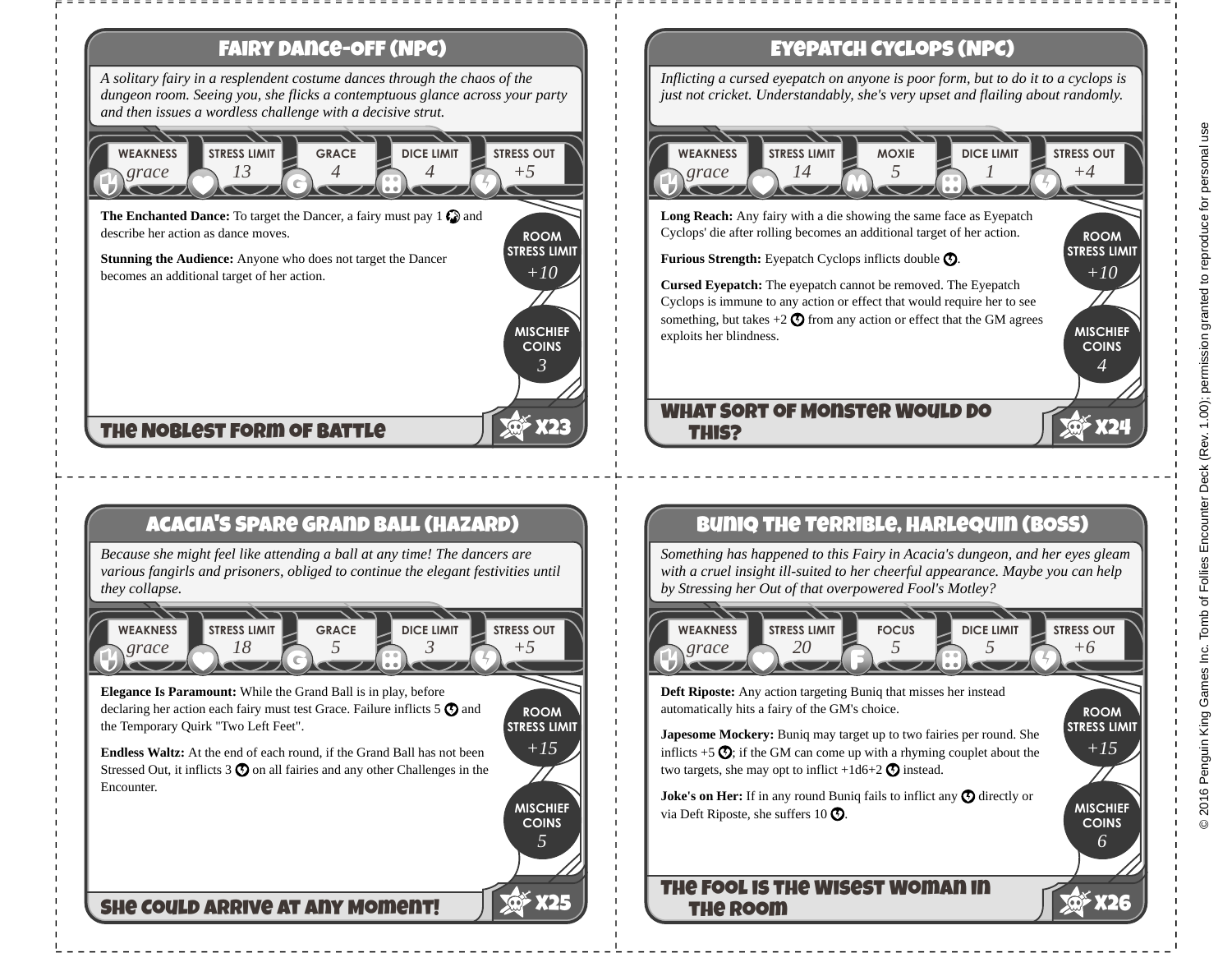### **ROOM STRESS LIMIT MISCHIEF COINS Crotchety Unicorn (NPC) X31** *Certain unicorns have garnered for their species a reputation for compassion, nobility and serenity. This one isn't having any truck with that nonsense, with fairies, or this whole shoddy dungeon. focus* **WEAKNESS** *9* **STRESS LIMIT** *4* **GRACE** *4* **DICE LIMIT** *+3* **STRESS OUT** *+7 3* **Too Early for Fairies Skewering Charge:** Crotchety Unicorn always targets the fairy who has been, in the GM's opinion, the most fairy-like in the last round. She has +2 edge and inflicts  $+3$   $\Omega$  on her attack.

# **Ogre Magi (NPC)**

*Is she freakishly intelligent? Is the stereotype of magic requiring intelligence just magician elitism? Is she a charlatan? Are all magicians charlatans? Is she going to hurl a fireball at you while you're pondering?*



**ROOM STRESS LIMIT**

*+10*

**MISCHIEF COINS**

*3*

**X33**

**Lamp Oil + Torch Equals Fireball:** Ogre Magi targets up to three fairies and one other Challenge. She inflicts  $+2$   $\odot$ .

**I Cast Fist:** Ogre Magi takes −2 **①** from physical threats. Any fairy taking an action that would require them to come within arm's reach of Ogre Magi (she has long arms!) automatically becomes an additional target for her, and suffers an extra  $2 \, \textcircled{1}$ .

## **Violence is Magic**

# **As Expected, Mimics (Hazard)**

*Wow, that's certainly a lot of comfortable looking chairs, enticing chests and oddly out-of-place armoires. There's absolutely no chance they'll all suddenly sprout teeth and attempt to devour you.*

### *focus* **WEAKNESS** *10* **STRESS LIMIT** *4* **CRAFT** *5* **DICE LIMIT** *+4* **STRESS OUT**

**Fairies Are Pretty Gullible:** While the Mimics are in play, when declaring her action each fairy must also test Focus. Failure causes her to be a target of the Mimics' action, and grants the Mimics +2 edge against her for this round.

**The Dressers Want Clothes:** Once per round, when the Mimics would inflict  $\boldsymbol{\Omega}$  on a fairy, the GM may instead force her to discard her current Costume. The affected fairy then draws a new Costume and Quick Changes into it for free.

# **Acacia Has a Low Opinion of Us**

# **Stash of Spring (Hazard)**

*Acacia has taken the time to steal Spring from somewhere… as in the season. The room is filled with cherry blossoms, baby animals and an ineffable sense of a new beginning.*

*focus* **WEAKNESS** *14* **STRESS LIMIT** *5* **SHINE** *3* **DICE LIMIT** *+5* **STRESS OUT**

**Intoxicating Spring:** Any fairy who takes  $\bigcirc$  from Stash of Spring may not target a Challenge in the following round.

**Refreshing Breeze:** When declaring her action, a fairy may declare herself to be an additional target of Stash of Spring's action. If so, she heals  $2 \, \Omega$ .

# **Blooming Nobly**

**ROOM STRESS LIMIT** 

*+8*

**MISCHIEF COINS**

*3*

**X32**

**ROOM STRESS LIMIT**

*+12*

**MISCHIEF COINS**

*4*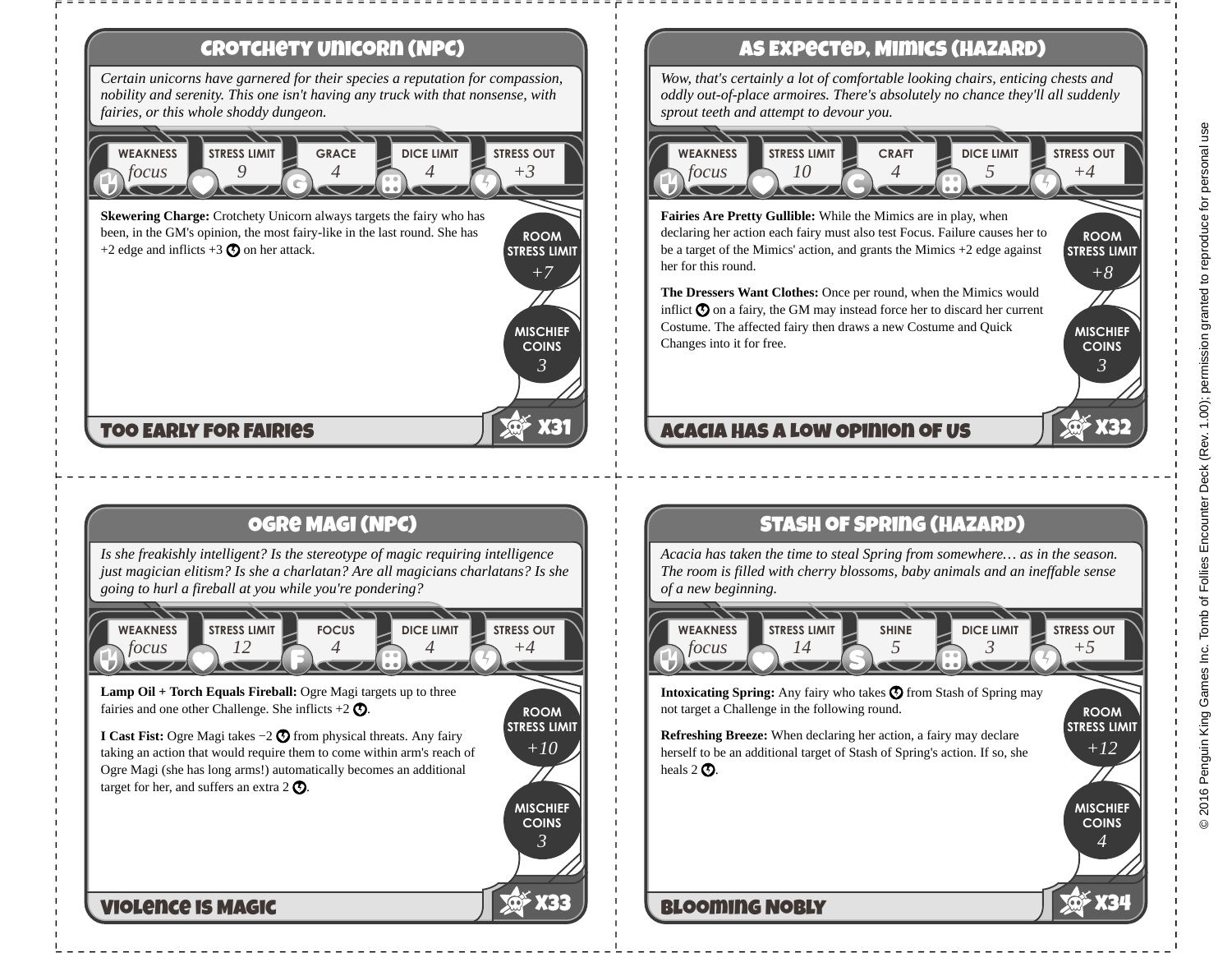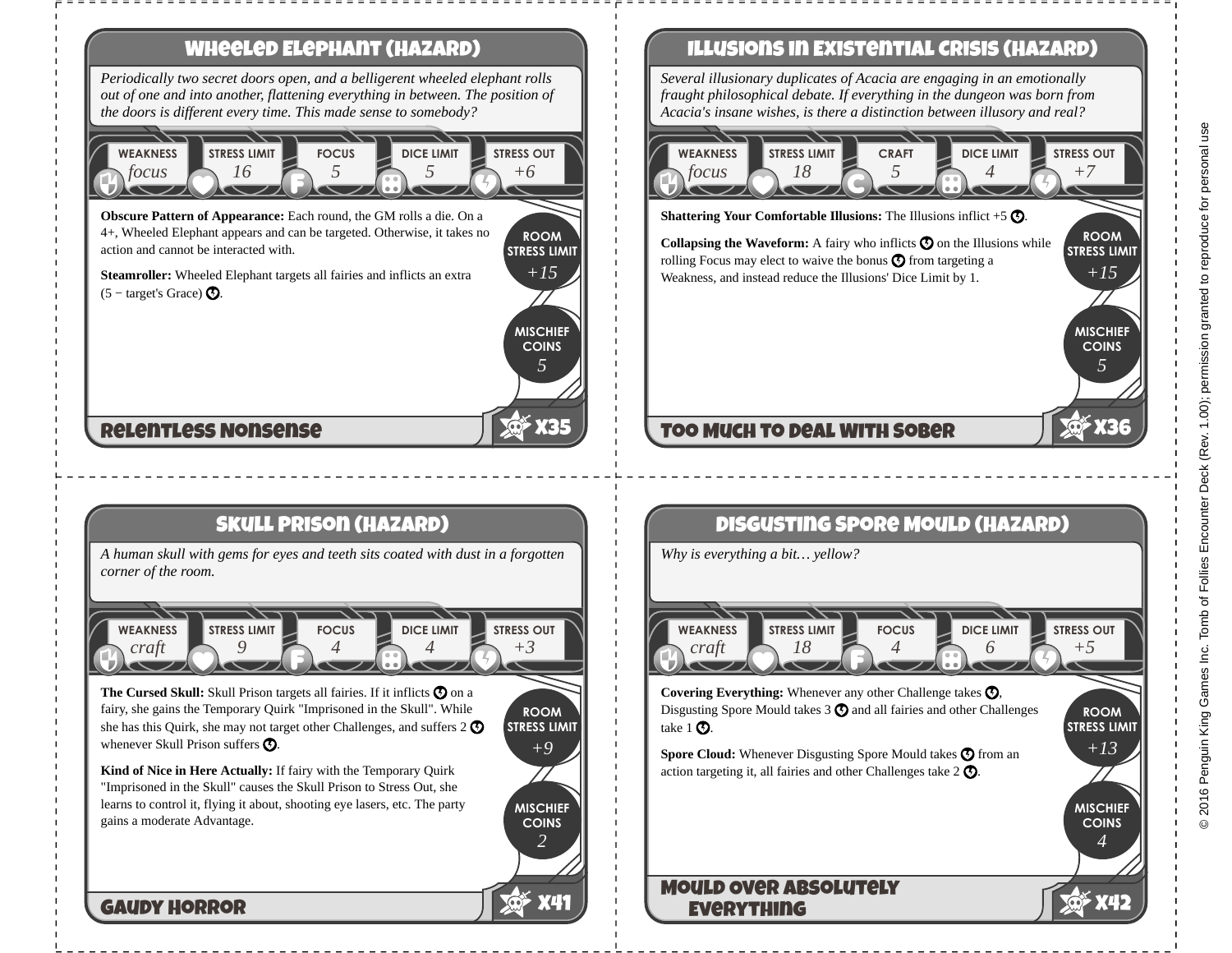

# **Reverse Summoning Chamber (Hazard)**

*The summoning chamber, with its magic circles, shimmering portals and arcane paraphernalia, is an essential addition to any evil lair. Acacia's looks top of the line, which can't be right – surely she's not that competent?*

### *craft* **WEAKNESS** *13* **STRESS LIMIT** *4* **CRAFT** *6* **DICE LIMIT** *+4* **STRESS OUT**

**STRESS LIMIT Reversed Polarity:** If the Reverse Summoning Chamber inflicts  $\boldsymbol{\odot}$  on a fairy, it teleports her out of the Encounter. During the next round, she faces a Random Disaster from any other *Costume Fairy Adventures* Playset the GM has handy; if no other Playets are available, the GM draws a single Encounter Card to subject her to. At the end of that round, she teleports back to this room. If she Stresses Out while summoned, she reappears with the party as normal.

**The Calling:** The Reverse Summoning Chamber gains 1d6 bonus dice after the GM allocates dice.

# **You are Needed Elsewhere**

# **Bobbins Shou, Artificer (BOSS)**

*Acacia likes to think that it was her personal magnetism that drew the famed Elf artificer to her side, but Bobbins is anyone's for a decent workshop and worthy test subjects for her wonderful toys.*



**Bobbins' Children:** At the start of each round, Bobbins creates two new Challenges in the form of Constructs with Stress Limit 4, Dice Limit 2, Stress Out Bonus +0. The GM draws a Costume for each Construct and assigns it an appropriate Facet at 3. Each Construct receives one free die each round after the GM allocates dice.

**Faithful Guardians:** Bobbins cannot be targeted or harmed in any way while any Construct remains in play – all threats are redirected to the Constructs. However, excess  $\odot$  above that needed to Stress Out a Construct overflows to other Constructs, and to Bobbins if no Construct remains.

# **So Many Delightful Toys!**

**MISCHIEF COINS**

*6*

**X46**

**ROOM STRESS LIMIT**

*+15*

**ROOM**

*+12*

**MISCHIEF COINS**

*5*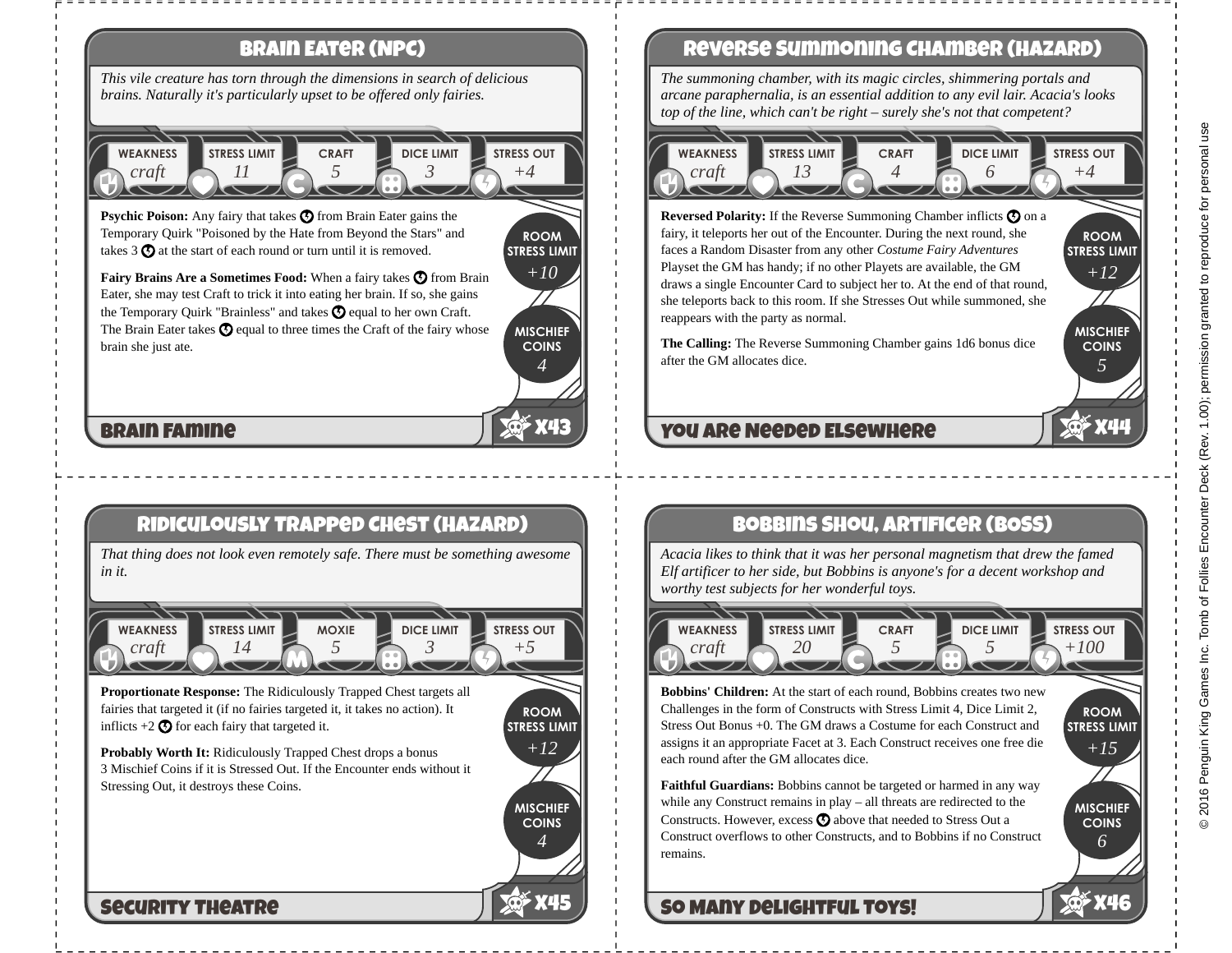

# **Dinosaur-Riding Sasquatch (NPC)**

*This majestic hero and her noble raptor mount are here to take the role of protagonists and rescue the story. Do you have the sheer cool to take on this*

### **ROOM STRESS LIMIT** *4* **GRACE** *4* **DICE LIMIT** *+5* **STRESS OUT Advanced Protagonism:** Dinosaur-riding Sasquatch is immune to  $\mathbf{\odot}$  or

unwanted effects from any source other than Shine rolls. She receives a free die for each fairy that does not target her (up to her Dice Limit).

**Thumbs-up:** If Dinosaur-riding Sasquatch is Stressed Out, each fairy that inflicted  $\odot$  on her gains the Temporary Quirk "Most Awesomest".

# **Taking it to the Limit**

# **Curse Flowers (Hazard)**

*Flowers of ill-omen sprout through the floor of the room, randomly disgorging gooey piles of magical misfortune at the unfortunate and unwary.*

**STRESS LIMIT** *5* **SHINE** *1* **DICE LIMIT** *+4* **STRESS OUT**

**Plain Dumb Luck:** Curse Flowers target all fairies who have a Shine of 1 or 2. Defence Results against Curse Flowers are calculated as if the

**Random Misery:** If a fairy takes  $\bullet$  from Curse Flowers, she must roll 1d6. On a 1–2, she is turned into a frog as per the Witch's Hat. On a 3–4, she must use Shine for all actions until the end of the Encounter. On a 5–6, any Mischief Coins in her inventory turn into food.

# **Botanical Malice**

**STRESS LIMIT** 

*+9*

**MISCHIEF COINS**

*3*

**X52**

**ROOM STRESS LIMIT**

*+9*

**MISCHIEF COINS**

*4*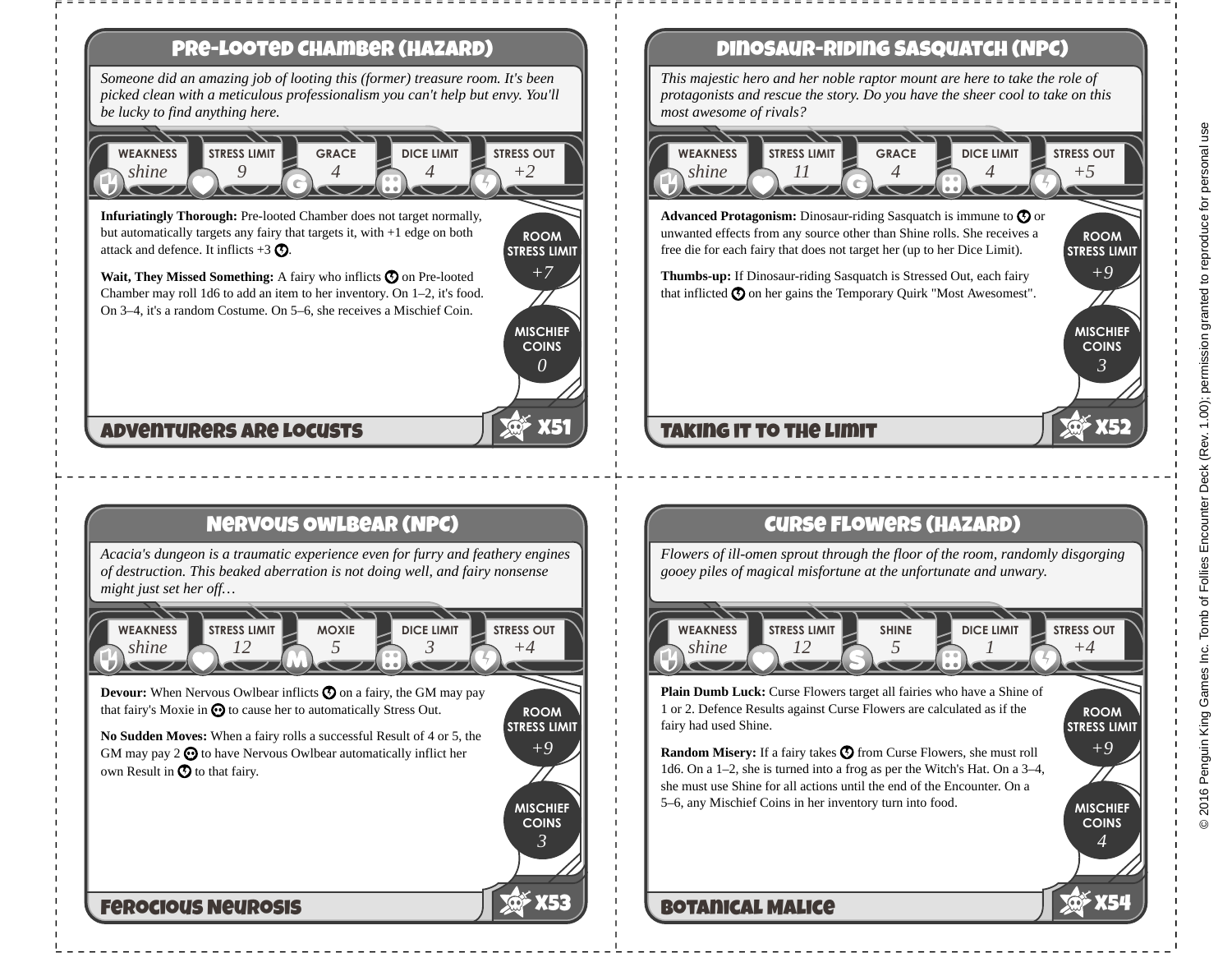

**Easy Money:** If Rakshasa Gambler inflicts  $\odot$  on a fairy, that fairy must roll 1d6 for each item in her inventory. On a 1–3, she loses that item; on a 6, Rakshasa Gambler drops an additional Mischief Coin.

**ROOM STRESS LIMIT** *+10*

> **MISCHIEF COINS**

> > *5*

**X55**

**Rigging the Game:** The Gambler has a complicated arbitrage system running, including bets against herself. At the start of any round, the fairies may pay  $\bigcirc$  equal to her remaining  $\bigcirc$  to cause her to voluntarily take that much  $\odot$  and Stress Out.

## **One Each Way**

# **Rust Monster (NPC)**

*This bizarre looking creature has an equally bizarre taste for metallic objects, eating through them with acidic drool. Does Acacia just hate fighters?*



**Corrosive Hunger:** If a fairy's current Costume has any identifiably metal components in its illustration (as judged by the GM), Rust Monster has  $+1$  edge against her. If it inflicts  $\odot$  on her, she must discard that Costume. She may then Quick Change into any Costume in her inventory for free; if she has none, she Stresses Out!

**ROOM STRESS LIMIT** *+6*

> **MISCHIEF COINS**

> > *2*

**X61**

**So Full** *(Weakness)***:** Before declaring her action, a fairy may discard a Costume from her inventory whose illustration has any identifiably metal components. If she does so, Rust Monster takes no action this round.

## **Would Not Exist In a Just Universe**

# **Kamola Matsu, Sword Princess (BOSS)**

*This radiant and noble Brownie serves Acacia only under duress; her honour demands it. It pains her to stand across the field from fairies that might have been friends, but her sword will not falter!*



**Sword Royalty:** Kamola has  $+1$  edge and inflicts  $+5\bigodot$  in a scuffle.

**Invincible:** Anyone who targets Kamola becomes an additional target of her action, except as per "Hopeless Romantic", below.

**Hopeless Romantic:** Kamola does not counter actions based on apparently sincere friendly or romantic overtures delivered via song, verse or similarly dramatic means. She receives  $+2$   $\bigodot$  from such actions. If she Stresses Out during a round in which she took  $\bigcirc$  from such an action, she switches sides, granting the party a major Advantage.

# **Slight Genre Offset**

# **Fun With Slimes (NPC)**

*It's like a room filled with creepy jellies. Somewhat disgusting, somewhat appetising.*

*special* **WEAKNESS** *10* **STRESS LIMIT** *4* **MOXIE** *4* **DICE LIMIT** *+3* **STRESS OUT**

**Virtually Indestructable:** Slimes take −3  $\odot$  from all sources except being eaten.

**STRESS LIMIT More About Texture than Taste** *(Weakness)***:** A fairy may opt to spend a round eating slimes rather than taking an action. If so, the Slimes take  $6$   $\Omega$  and she recovers 5  $\Omega$ .

# **Dungeon Dessert**

**ROOM STRESS LIMIT**

*+15*

**MISCHIEF COINS**

*6*

**X56**

**ROOM**

*+8*

**MISCHIEF COINS**

*2*